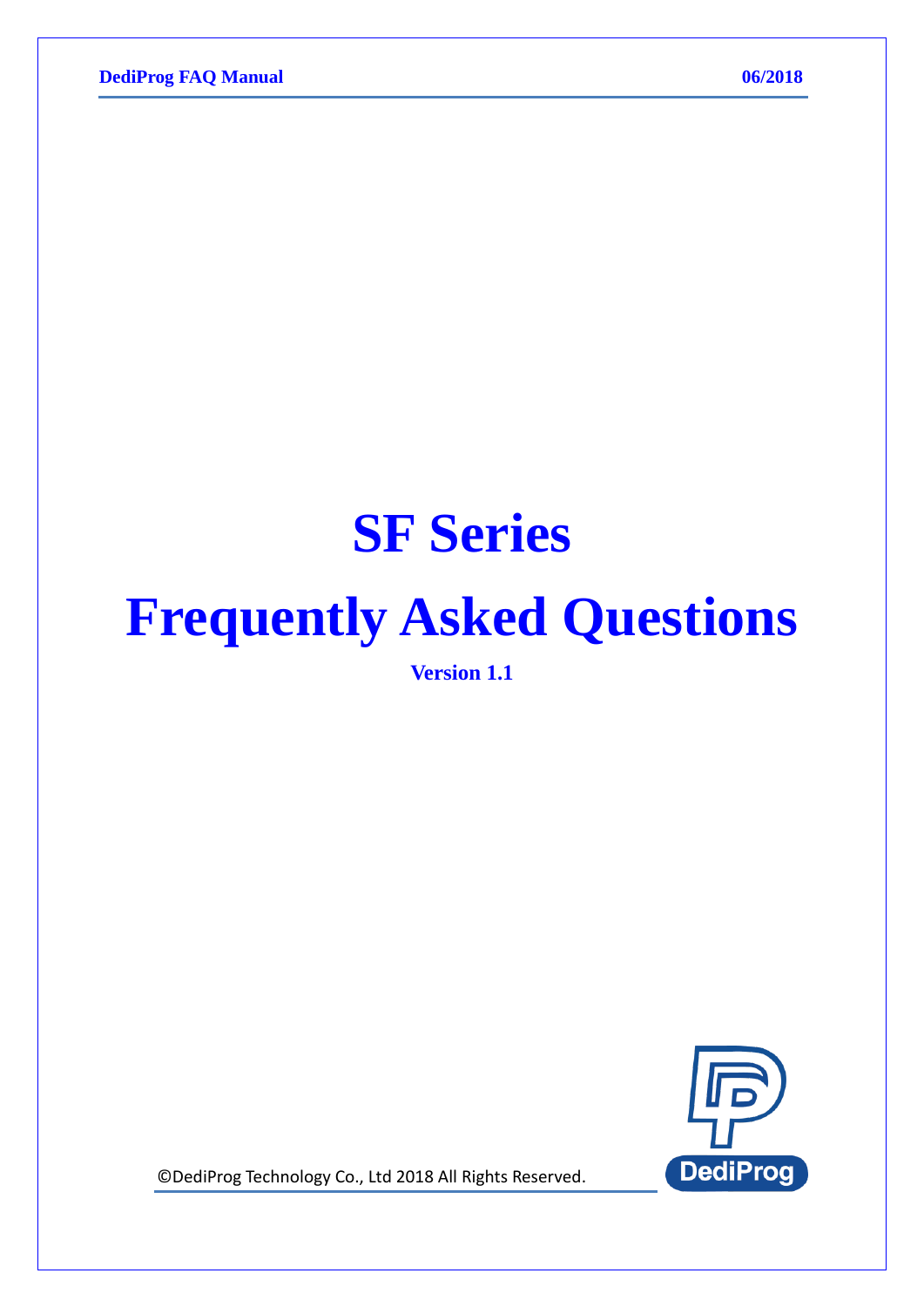

#### **I. Hardware Initialization Failed**:

#### **Q1. Software appears a "Hardware Initialization Failed" error message.**

Step1: If driver installation failed, please refer to SF Series User Manual: 2.2 USB Installation.

Step2: Confirm the Power LED light is on.

Step3: Confirm the programmer is connected to the PC directly. Avoid using USB extender. Avoid using USB Hub and ensure there is enough power.

Change an USB cable.

#### **Q2. LED Lights Error- Lights are not glowing**

Step1: Please downgrade the software to an older version. Step2: Check if the light works properly. LED lights become normal: It could be a software bug. LED lights are still not glowing: It could be hardware electronic component issue. Please

send the product back to DediProg.

#### **Q3. LED Lights Error- Lights are glowing at the same time.**

Step1: The software is not suitable for the firmware or vice-versa. Please refer to the user manual: SF Firmware Support for Windows and Update Procedure Step2: It could be hardware electronic component issue, please send the product back to DediProg.

#### **Q4. The programmer has stopped responding since it has been used for too many times.**

Step1: Use other programmer to confirm if the programmer is damaged. Step2: Ensure the voltage value from the programmer output is suitable for standard voltage range.

#### **II. Bottom Board + Socket Adaptor/ BBF**

#### **Q1. Cannot Auto-Detect the Chip**

- 1. BBF does not support (1.8V) chip.
- 2. The chip is not supported yet.
- 3. Please check the Pin 1 direction
- 4. Chip did not place properly.
- 5. Check if the detected voltage is suitable for standard voltage range.
- 6. When you use SF600/SF600*plus*, please check if the power adaptor is connected.

#### **Q2. The programmer can detect the chip ID, but it does not have related chip.**

The chip is not supported yet or it is an incorrect IC.

#### **Q3. The programmer can detect the chip, but not able to program.**

- Use the meter or the oscilloscope to ensure the voltage value from the programmer output is suitable for standard voltage range.
- Change the VCC value in Configuration (Config>Miscellaneous Setting>VCC Option)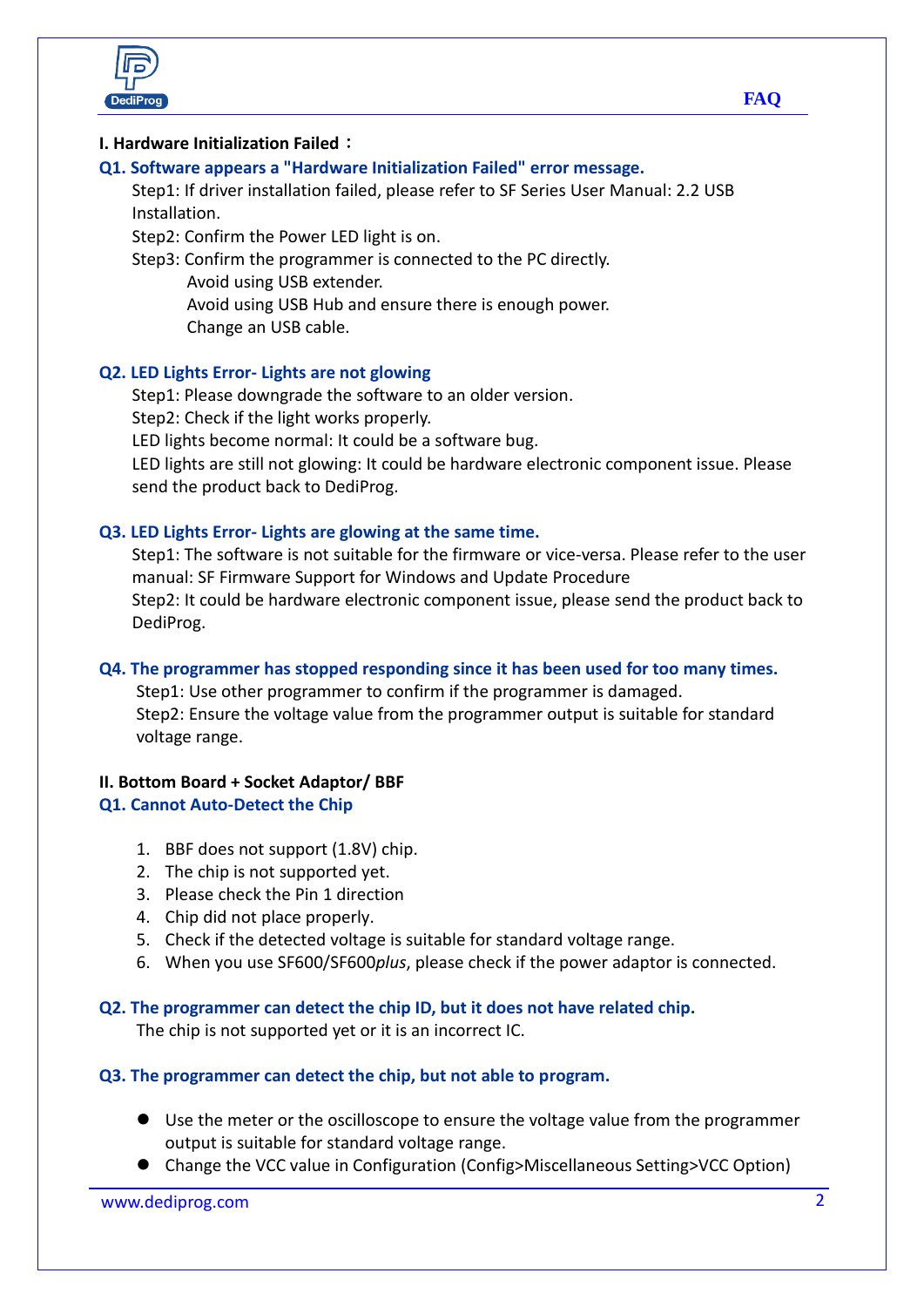

- Change the SPI clock in Configuration (Config>Miscellaneous Setting>SPI Clock Setting)
- Ensure the chip is not protected by read status register or check if the chip has been set to write disable (Use Engineering Mode or Modify Status register in Configuration to read the register values).

### **Q4. ERASE is shown succeed, but the Blank Check still shows "Chip is not blank"**

**ERASE result checks BUSY bit by read status register, so the status will show "passed" as well.** Step1: Ensure the chip is not protected by read status register or if the chip has been set to write disable. (Use Engineering Mode or Modify Status Register in Configuration to read the register value).

Step2: Change the SPI clock in Configuration (Config  $>$  Miscellaneous Setting  $>$  SPI Clock Setting).

Step3: Use single IO to program.

## **Q5. PROGRAM has passed, but shows "Verify Failed".**

**PROGRAM result is check BUSY bit by read status register, so the status will show "Passed" as well.**

Step1: Ensure the chip is not protected by read status register or if the chip has been set to write disable. (Use Engineering Mode or Modify Status Register in Configuration to read the register value).

Step 2: Change the SPI clock in Configuration (Config > Miscellaneous Setting > SPI Clock Setting)

Step 3: Use single IO to program

Step 4: If you are using multiple programmers, please ensure the power is stable. (When using USB hub or SF600/SF600*Plus* and not connected to the AC adaptor)

#### **III. ICP Programming Error:**

**Please confirm if the unsoldered chip works properly or check the above conditions. If it works normally or if you don't have any unsoldered IC, please check the followings:** 

## **Q1. The programmer cannot Auto-Detect IC or it can detect the IC but cannot program.**

- When you use test clip, please confirm that it is attached properly (Sometimes the amount of the solders may affect the clippers) and the pins are not tilted. Please also be aware of the damages that may occur after the clips have been used for too many times.
- Segregates the SPI signal cable from the programmer power adaptor and make sure it is IC programming voltage when programming. Please refer to document AN0103 /AN0106
- Make sure the power is coming from a single source; either the programmer or the board.
- The electric power can be segregated by diode.
- The SPI signal that connects to the board must be high impedance.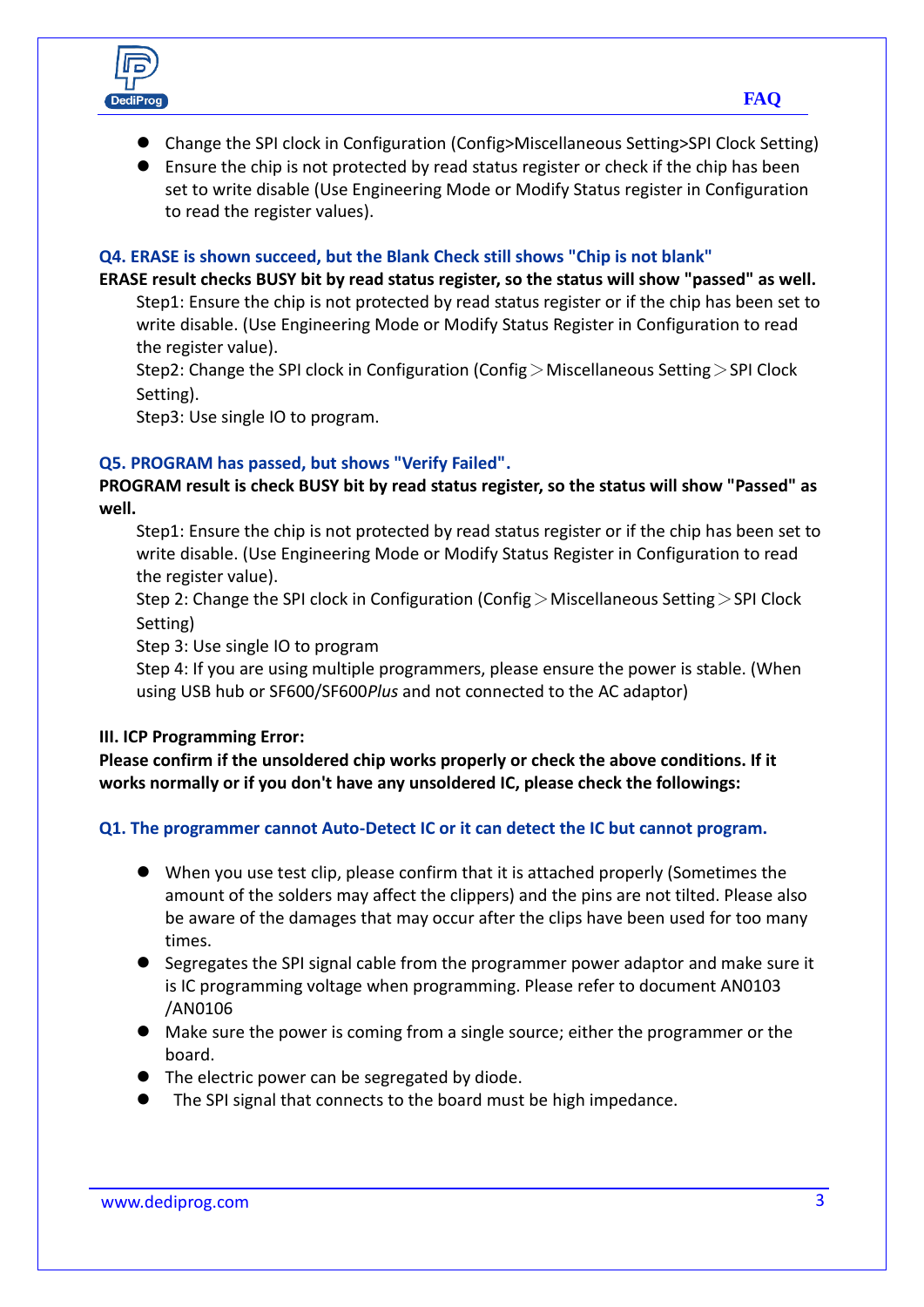

**NOTE**:**If the board is providing the power and the chipset/MCU has reset/enable pin, please connect the board to the IO3 of the programmer. The IO3 will send the LOW level signal to ensure the power only provides to IC programming.**

**If the above Q&A did not solve your problems, please provide the following information to support@dediprog.com** 

- **1. Programmer Type (SF100/SF600/SF600***Plus***)**
- **2. Chip Type**
- **3. Software Version**
- **4. Firmware Version**
- **5. Connection Way (socket / ICP cable / test clip / ISP-ADP-Intel-B…etc.)**
- **6. Screenshot of the related information**